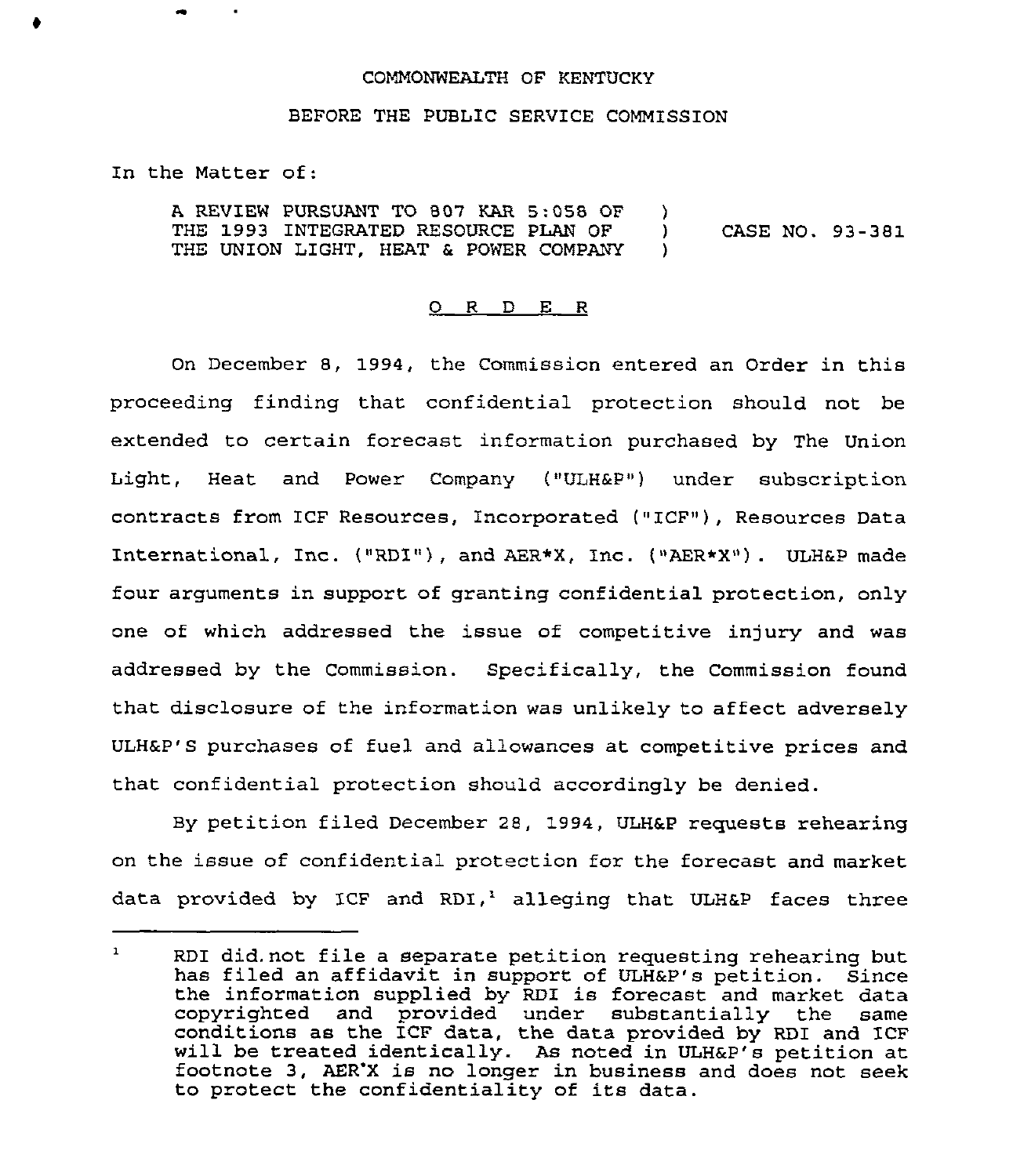different competitive injuries if the data is released: injury to its negotiating position; its ability to obtain forecast data in the future; and higher operating costs than its competitors. ICF also petitions the Commission for confidential protection of the forecast data, alleging that public release of the information will permit an unfair advantage to both ICF and ULH&P'S competitors. ICF, RDI, and ULHaP filed affidavits in support of their respective arguments.

After consideration of both petitions, the record in this proceeding, and being otherwise sufficiently advised, the Commission finds that the information should be confidentially protected on the basis of ICF's petition and the affidavits. The forecast data is solely the product of ICF and RDI and is available to ULHaP and others on a subscription-only basis. The information is not currently and has never been part of the public domain and would seriously impair the commercial operations of ICF and RDI should it become so.

The Commission finds that no new basis for the granting of ULH&P' petition has been presented and thus the Commission finds rehearing should be denied.

IT IS THEREFORE ORDERED that:

1. ULHaP's petition for rehearing be and it hereby is denied. The information sought to be protected shall be held and retained by this Commission as confidential and shall not be open for public inspection for a period of 20 days from the date of this

 $-2-$